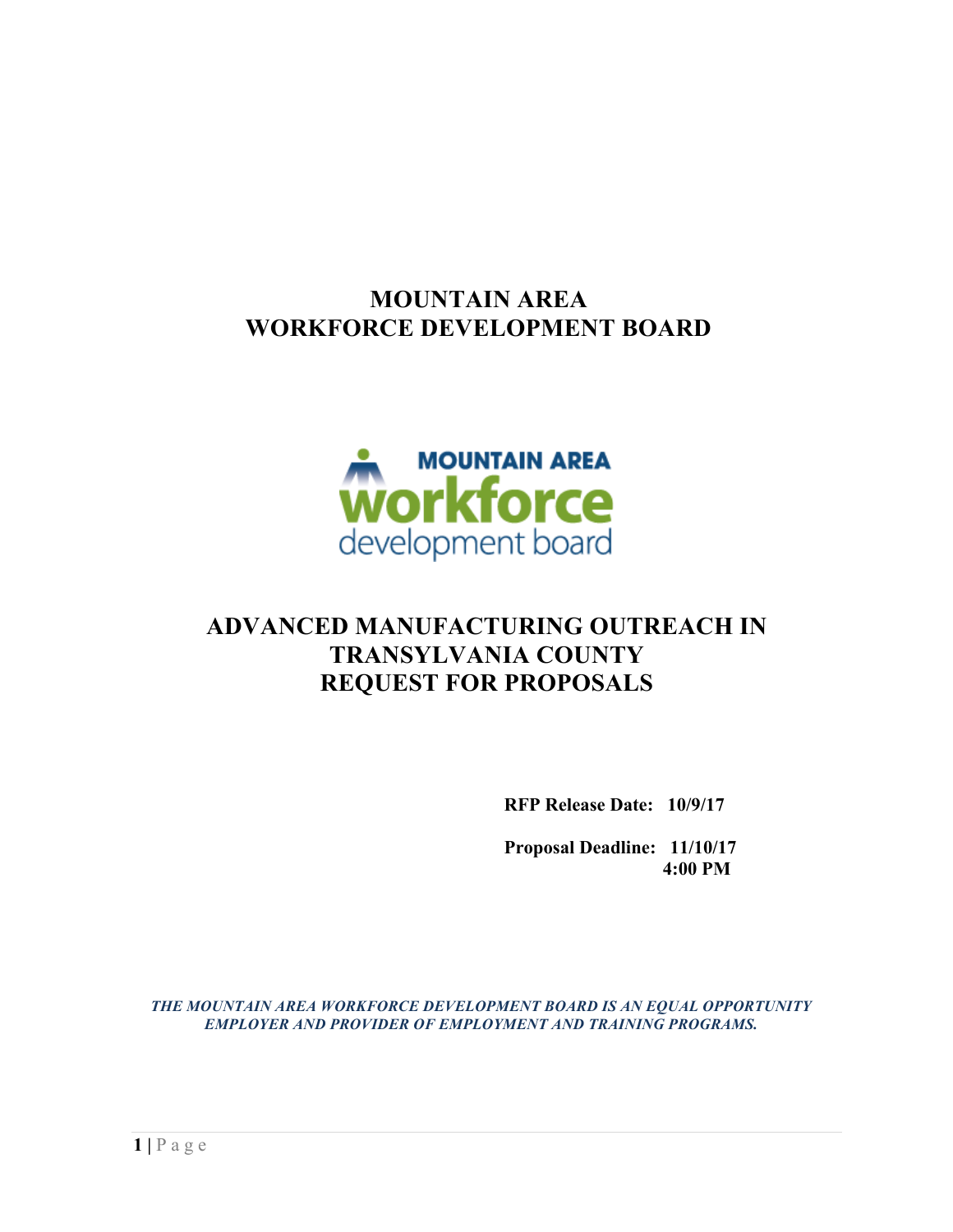#### **I. INVITATION TO BID**

To: All Potential Advanced Manufacturing Career Pathways Outreach Contractors

From: Nathan Ramey, Director, Mountain Area Workforce Development Board

Request for Proposals – Outreach for Advanced Manufacturing Outreach in Transylvania **County** 

The enclosed Request for Proposal (RFP) package contains the application instructions, specifications describing the services sought, budgeting requirements and format criteria for proposal review. While every effort has been made to include all necessary information, specifications and examples, the possible need for clarification, interpretation and other detail is recognized. **Bids must be received by Friday, November 10, 2017 by 4:00 PM** at Mountain Area Workforce Development Board, Land of Sky Regional Council, 339 New Leicester Highway, Suite 140, Asheville, NC 28806. ANY PROPOSALS RECEIVED AFTER THE DUE DATE AND TIME, REGARDLESS OF POSTMARK OR MAILING RECEIPT DATE OR WITHOUT THE SPECIFIED NUMBER OF **3 (three)** COPIES, CLEARLY MARKED, WILL NOT BE CONSIDERED FOR SELECTION. Thank you for your interest in providing career center signage.

#### II. **SOLICITATION PROCESS AND TERMS INSTRUCTIONS FOR SUBMISSION**

Proposals are being solicited for Advanced Manufacturing Career Pathways Outreach in Transylvania County. The Advanced Manufacturing sector in Transylvania County has organized to develop a promotional workforce recruitment campaign to inform on Advanced Manufacturing career path opportunities. The campaign will include the development of various marketing assets such as videos and print materials.

All forms should be completed with all information requested and executed properly. Proposals that fail to include all applicable forms and information will not be considered. Proposals for Advanced Manufacturing Career Pathways Outreach must conform to the Advanced Manufacturing Career Pathways for the Local Area which is attached and incorporated by reference into this RFP.

#### III. **Assurances mandated by the bidder(s)**

1. The bidder(s) shall provide affirmative action assurance that it (they) will comply fully with the nondiscrimination and equal opportunity provisions of the Workforce Innovation and Opportunity Act, the Non-traditional Employment for Women Act of 1991; Title VI of the Civil Rights Act of 196f4, as amended; Section 504 of the Rehabilitation Act of 1973, as amended; the Age Discrimination Act of 1975 as amended; Title IX of the Education Amendments of 1972, as amended; and with all applicable requirements imposed by or pursuant to regulations implementing those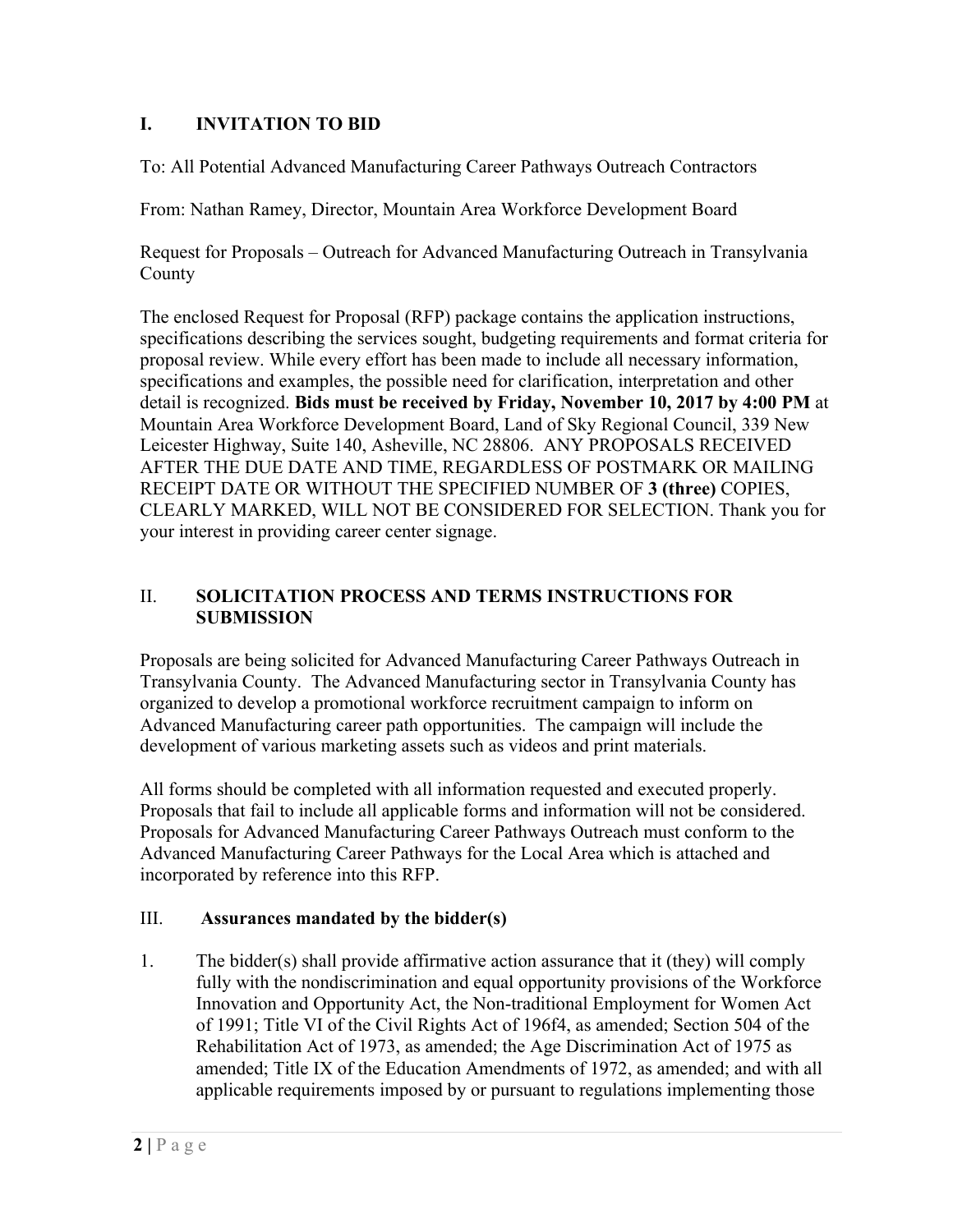laws, including but not limited to 29 CFR Part 34.

- 2. Pursuant to G.S. 143-48.5 and G.S. 147-33.95(g), the bidder shall certify that the bidder and the bidder's subcontractors, complies with the requirements of Article 2 of Chapter 64 of the NC General Statutes, including the requirement for each employer with **more than 25 employees** in North Carolina to verify the work authorization of its employees through the federal E-Verify system." E-Verify System Link: www.uscis.gov
- 3. The bidder shall conform to the following pursuant to G.S. 147-86.59, any person identified as engaging in investment activities in Iran, determined by appearing on the Final Divestment List created by the State Treasurer pursuant to G.S. 147-86.58, is ineligible to contract with the State of North Carolina or any political subdivision of the State. The Iran Divestment Act of 2015, G.S. 147-86.55 *et seq*.\* requires that each vendor, prior to contracting with the State certify, and the undersigned on behalf of the Vendor does hereby certify, to the following: 1. that the vendor is not identified on the Final Divestment List of entities that the State Treasurer has determined engages in investment activities in Iran; 2. that the vendor shall not utilize on any contract with the State agency any subcontractor that is identified on the Final Divestment List; and 3. that the undersigned is authorized by the Vendor to make this Certification.
- 4. The bidder shall comply with the Copeland Anti-kickback Act (40 USC 276c and 18 USC 874) as prescribed by 29 CFR 5.5 (a)(5); the Copeland Act prohibits illegal deductions or kickbacks of wages to which employees are otherwise entitled.
- 5. That bidder shall certify that there will be full compliance with the nondiscrimination and equal opportunity provisions of the Workforce Innovation and Opportunity Act, the Nontraditional Employment for Women Act of 1991; Title VI of the Civil Rights Act of 1964, as amended; Section 504 of the Rehabilitation Act of 1964, as amended; the Age Discrimination Act of 1975, as amended; Title IX of the Education Amendments of 1972, as amended; and with all applicable requirements imposed by or pursuant to regulations implementing those laws, including but not limited to 29 CFR Part 34. The United States has the right to seek judicial enforcement of this assurance.
- 6. The bidder shall comply with the Buy American Act (41 USC 10a et seq) by purchasing only American-made equipment and products pursuant to WIOA Section 502.
- 7. The bidder, if awarded this contract, shall not require a laborer or mechanic employed in the performance of the contract to work in surroundings or under working conditions which are unsanitary, hazardous, or dangerous to health and safety pursuant to CFR 29-70.21613(c)(3).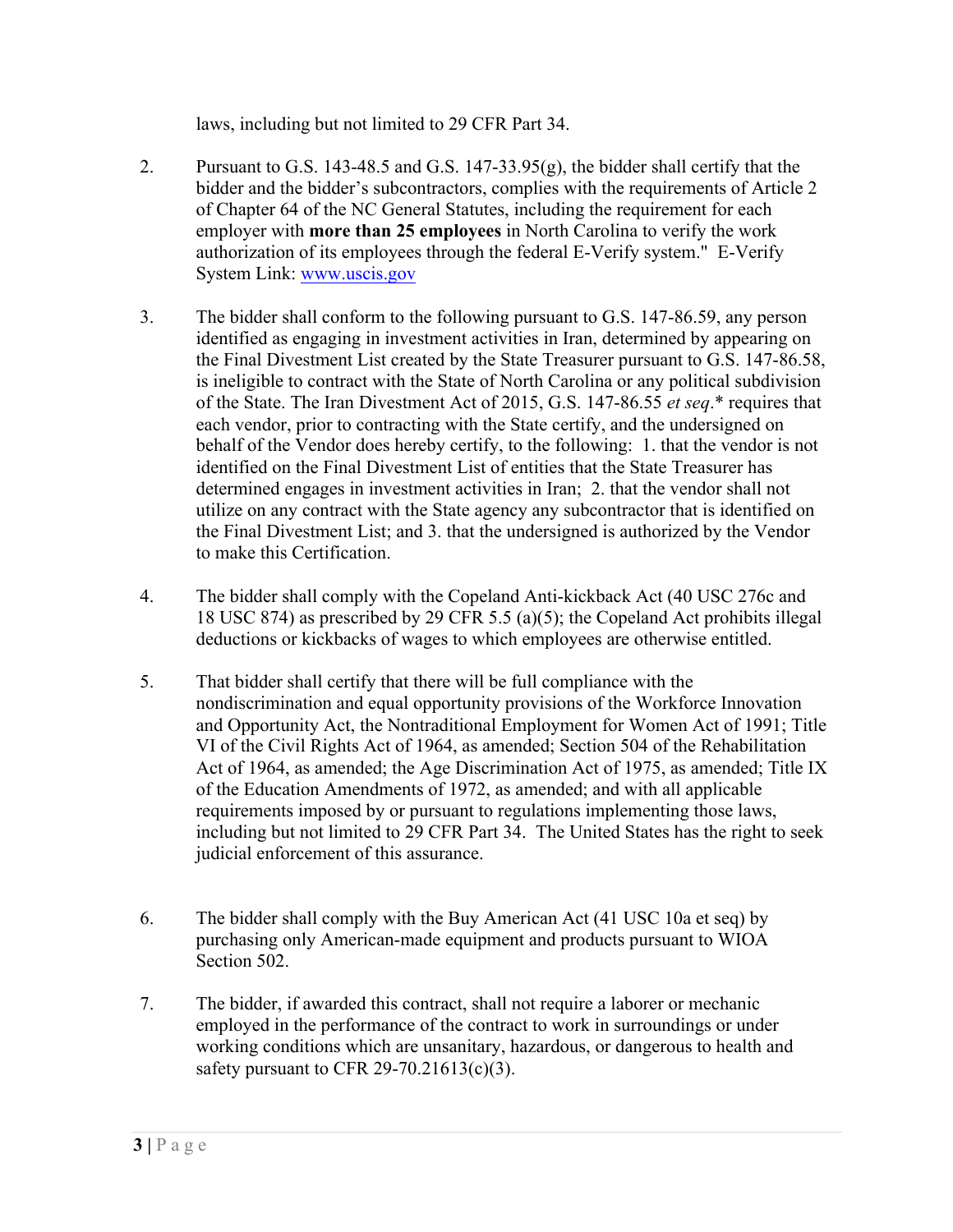8. The bidder shall comply with Contract Work Hours and Safety Standards Act (40 USC 327-332) specifically  $(c)(3)(iii)$ .

## **IV. Timeline**

| <b>Action Item</b>                                                                                                    | Date                                                | Location                                                                                                                                                             |
|-----------------------------------------------------------------------------------------------------------------------|-----------------------------------------------------|----------------------------------------------------------------------------------------------------------------------------------------------------------------------|
| <b>RFP Notice of Release Date</b>                                                                                     | <b>October 9, 2017</b>                              |                                                                                                                                                                      |
| <b>RFP Advertisement</b>                                                                                              | October 9, - 19, 2017                               | Transylvania Times, Mountain Xpress, Land of Sky<br>Regional Council website, Mountain Area Workforce<br>Development Board website, Transylvania Alliance<br>website |
| RFP Release Date, Notice Date of Intent to Bid,<br><b>Bidders Conference/Pre-Award</b><br><b>Technical Assistance</b> | Monday, October 23, 2017<br>9:30a.m.                | <b>Land of Sky Regional Council Office</b><br>339 New Leicester Highway, Suite 104<br>Asheville, NC 28806                                                            |
| <b>Due Date for Proposals</b>                                                                                         | No later than 4:00 pm,<br>Friday, November 10, 2017 | <b>Nathan Ramsey</b><br><b>Mountain Area WDB Director</b><br>339 New Leicester Highway, Suite 104<br>Asheville, NC 28806                                             |
| <b>Contract Award Date</b>                                                                                            | No later than Friday,<br>December 1, 2017           |                                                                                                                                                                      |
| <b>Projected Completion Date</b>                                                                                      | Monday, April 30, 2018                              |                                                                                                                                                                      |

Any questions regarding this RFP shall be sent via electronic mail to nathan $\omega$ landofsky.org. The bidders conference on Monday, October 23, 2017 at 9:30 am at the Land of Sky Regional Council office will provide bidders the opportunity to ask any questions regarding this RFP.

## **V. Scope**

To create a series of informational videos and print materials to highlight the vibrant manufacturing sector in Transylvania County and to give prospective workers a realistic view of the expectations and requirements to obtain employment in this industry. These videos will be used by the public-school system, Community College and other groups/events to give job seekers some perspective on what is expected to be successful in the manufacturing environment. Content gathered in this process will allow for the creation of a Transylvania Manufacturing "Highlight" clip as well as short clips for partnering businesses to use to recruit employees. Content will also be created for new business recruitment efforts, print publications etc.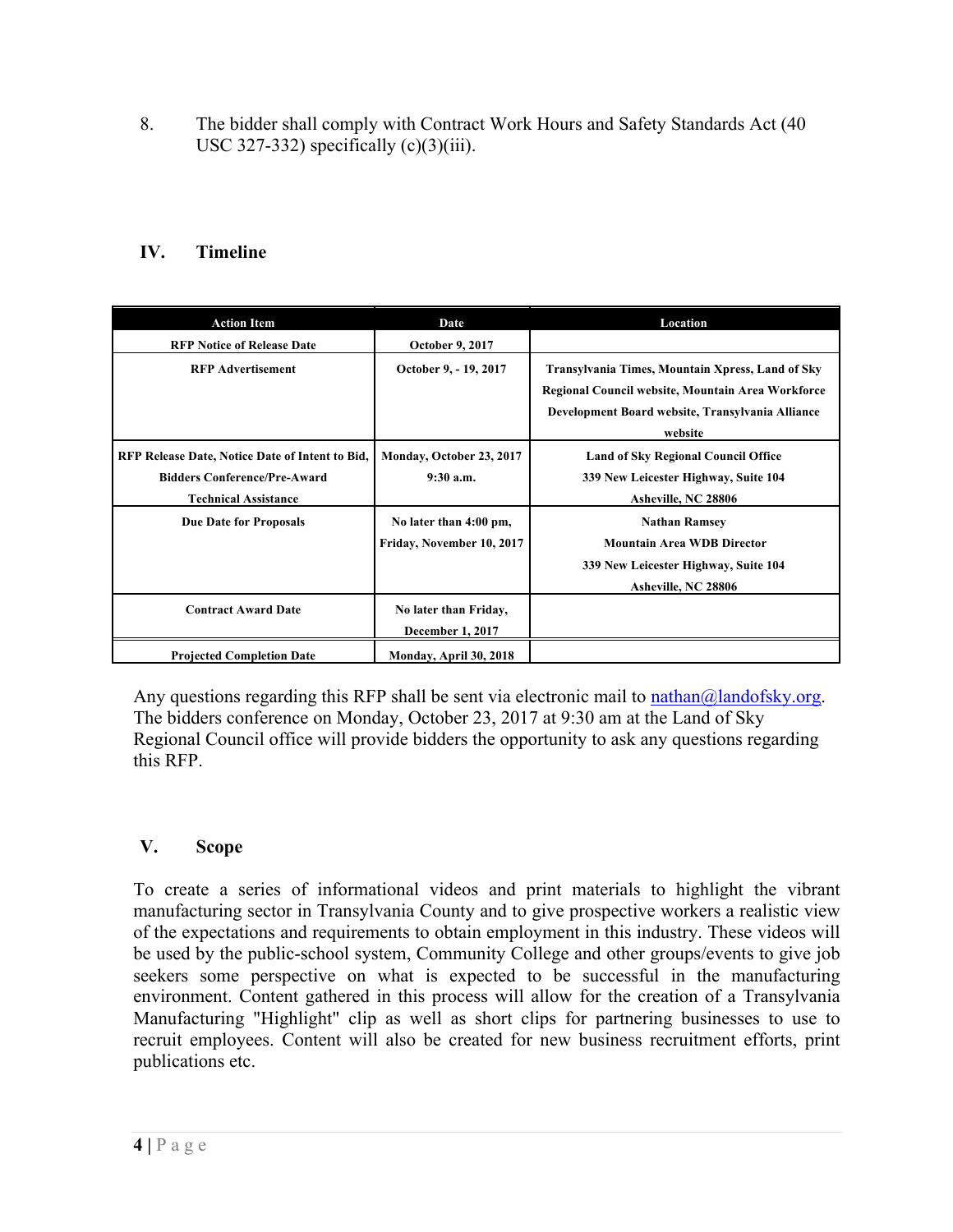#### **VI. Project Deliverables**

1. Create 8-10 "Did You Know" business profile videos (of approximately three minutes in length) where the CEO and others involved in the business are interviewed and cover some or all the following:

\* The unique story of their business / Who they are / why they are here

- \* How Transylvania County's unique characteristics supports their business
- \* What specific skills and characteristics they look for in employees

2. Interview employees from partner companies and create an employee profile video that covers:

- \* Types of employment opportunities available
- \* Why I love working in Transylvania County
- \* Skills, trainings, etc. that help workers succeed in the workplace
- \* Why would someone want to seek employment in the manufacturing sector

3. Produce a short "Highlight" piece promoting the manufacturing sector in Transylvania County

4. Produce at least 5 short video segments (15 second "teaser") for partnering businesses

Nothing in this RFP shall be considered as an offer to effect a contractual agreement. The Mountain Area Workforce Development Board reserves the right to reject all proposals. Proposals will be evaluated based on the following criteria: Effectiveness of messaging, quality of outreach materials, cost, quantity of outreach materials, innovative brand messaging based on data and job seeker feedback, including but not limited to focus groups and scientifically based surveys, ability of messaging to reach a broad audience of different demographic groups in the Local Area who could become job seekers, and targeted messaging to job seekers based on generational values.